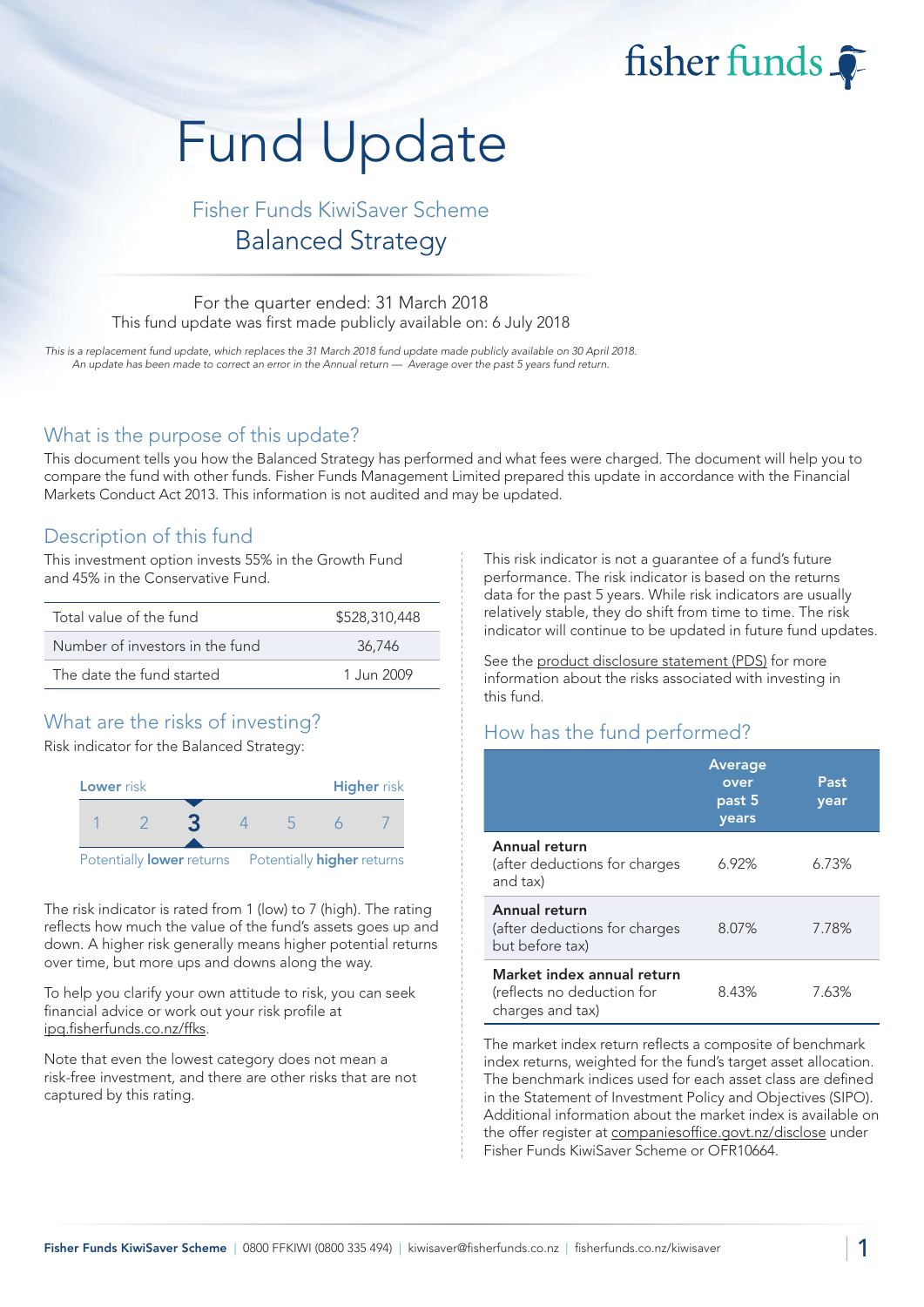# Annual return graph



This shows the return after fund charges and tax for each year ending 31 March since the fund started. The last bar shows the average annual return since the fund started, up to 31 March 2018.

Important: This does not tell you how the fund will perform in the future.

Returns in this update are after tax at the highest prescribed investor rate (PIR) of tax for an individual New Zealand resident. Your tax may be lower. The market index return reflects no deduction for charges and tax.

#### What fees are investors charged?

Investors in the Balanced Strategy are charged fund charges. In the year to 31 March 2017 these were:

|                                                       | % of net asset value   |
|-------------------------------------------------------|------------------------|
| <b>Total fund charges</b>                             | 1.25%                  |
| Which are made up of:                                 |                        |
| <b>Total management and</b><br>administration charges | 1.25%                  |
| Including:                                            |                        |
| Manager's basic fee                                   | 0.91%                  |
| Other management and<br>administration charges        | 0.15%                  |
| Total performance-based fees <sup>1</sup>             | 0.19%                  |
| Other charges:                                        | \$ amount per investor |
| Annual membership fee                                 | 836                    |

Small differences in fees and charges can have a big impact on your investment over the long term.

# Example of how this applies to an investor

Sarah had \$10,000 in the fund at the start of the year and did not make any further contributions. At the end of the year, Sarah received a return after fund charges were deducted of \$673 (that is 6.73% of her initial \$10,000). Sarah also paid \$36 in other charges. This gives Sarah a total return after tax of \$637 for the year.

#### What does the fund invest in?

#### Actual investment mix

This shows the types of assets that the fund invests in.



#### Target investment mix

This shows the mix of assets that the fund generally intends to invest in.